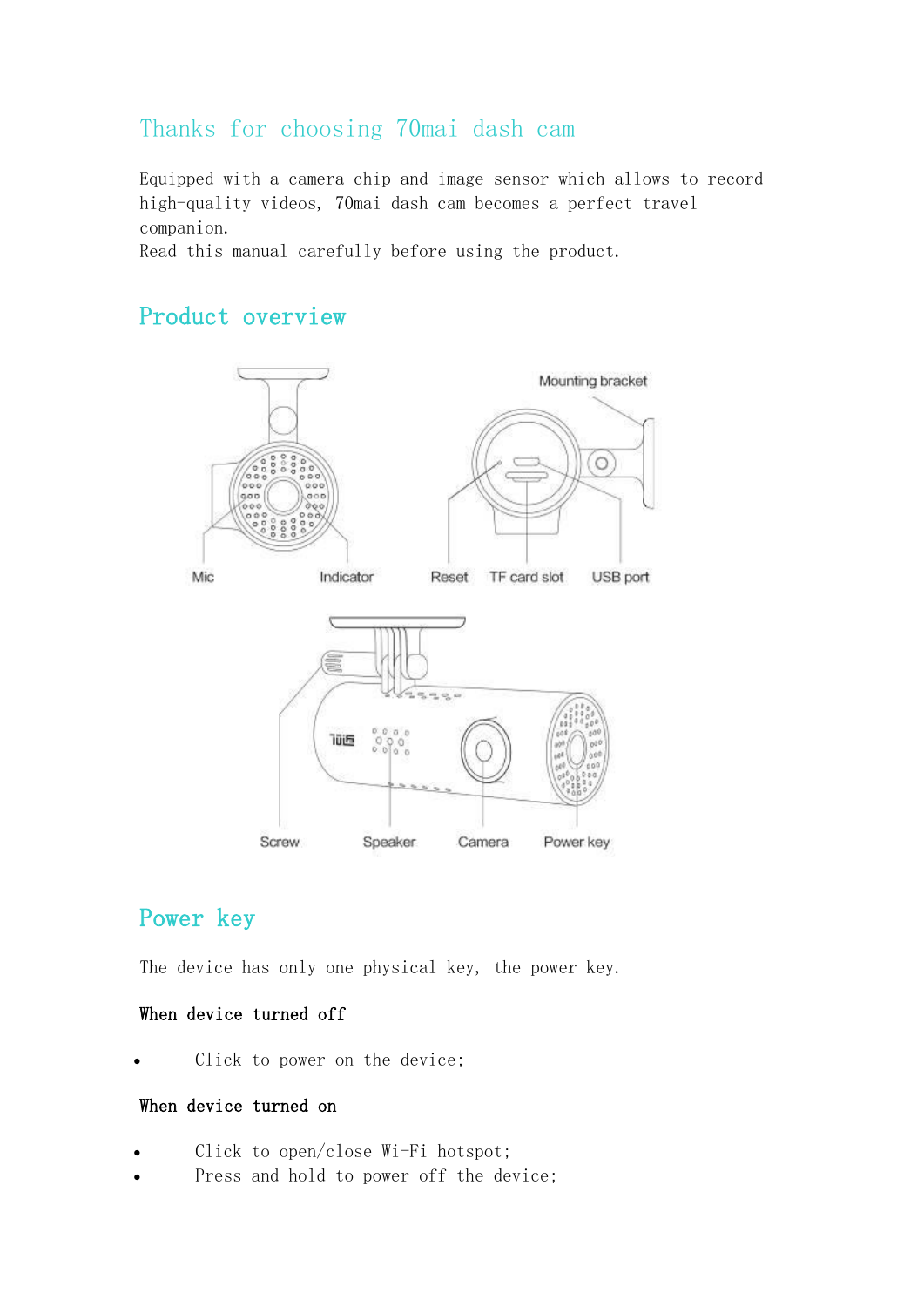- Click 3 times to format the TF card;
- Click 5 times to restore default settings.

# Indicator

A ring-shaped indicator is at the outer edge of the power key. The indicator has following states:

### Off state

When the device is turned off, the indicator is turned off as well.

### Keeping on state

When the device is turned on, the indicator is turned on. While the device in different running mode, the color of indicator is different as follows:

- Green: Normally recording;
- Blue: Not in recording mode;
- Red: Error in recording.

### Breathing state

When the indicator is turned on, no matter what color it is, the Wi-Fi hotspot is opened if the indicator is in breathing state (slowly alternating between light and dark), the Wi-Fi hotspot is closed if the indicator is keeping light.

### Flashing state

When the device executes a temporary task, the indicator is flashing during the whole task process.

There are following temporary tasks:

| Indicator state      | Temporary task               |
|----------------------|------------------------------|
| Green flashing light | Recording an emergency video |
| Blue flashing light  | Formatting the TF card       |
|                      | Restoring default settings   |
|                      | Receiving update package     |
|                      | Updating firmware            |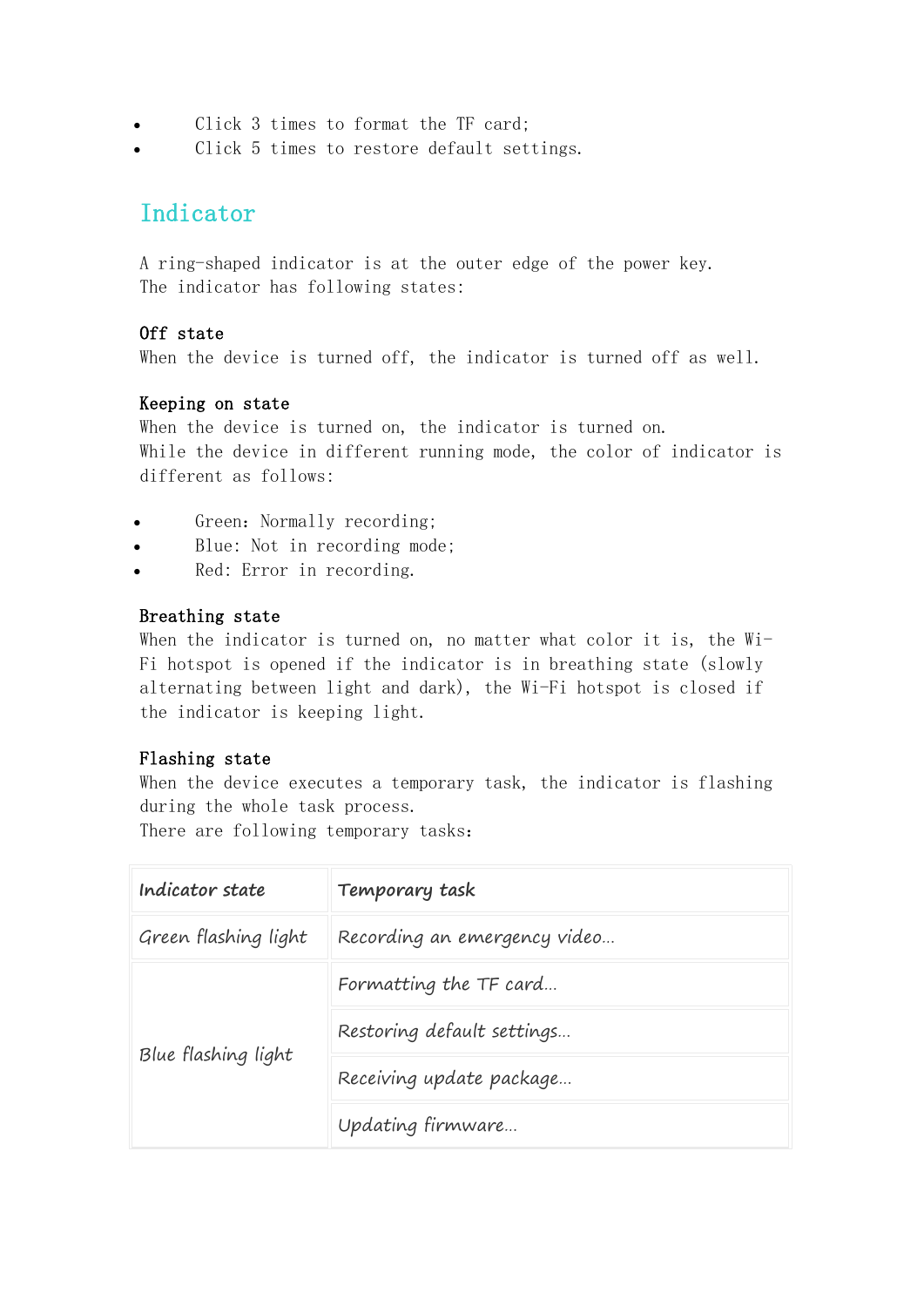|                    | Waiting for accept connection request |
|--------------------|---------------------------------------|
| Red flashing light | Low battery warning.                  |

# Installation

### 1. Electrostatic sticker

Clean your windshield and put the electrostatic sticker on the recommended area as shown in the figure below. Make sure you remove air bubbles between the sticker and the glass.



### 2. Stick the camera mount to the windshield

Remove the protective cover from the mount and stick the mount's base to the center of the electrostatic sticker. Make sure your dash cam body is parallel to the ground.

Press the mount to attach it to the electrostatic sticker tightly.



### 3. Connect USB cable to the cigarette lighter receptacle

Align the cable with the top edge of the windshield and fasten it along the passenger's side and the glovebox as shown below. Connect the cable to the power adapter and insert the adapter into the cigarette lighter receptacle.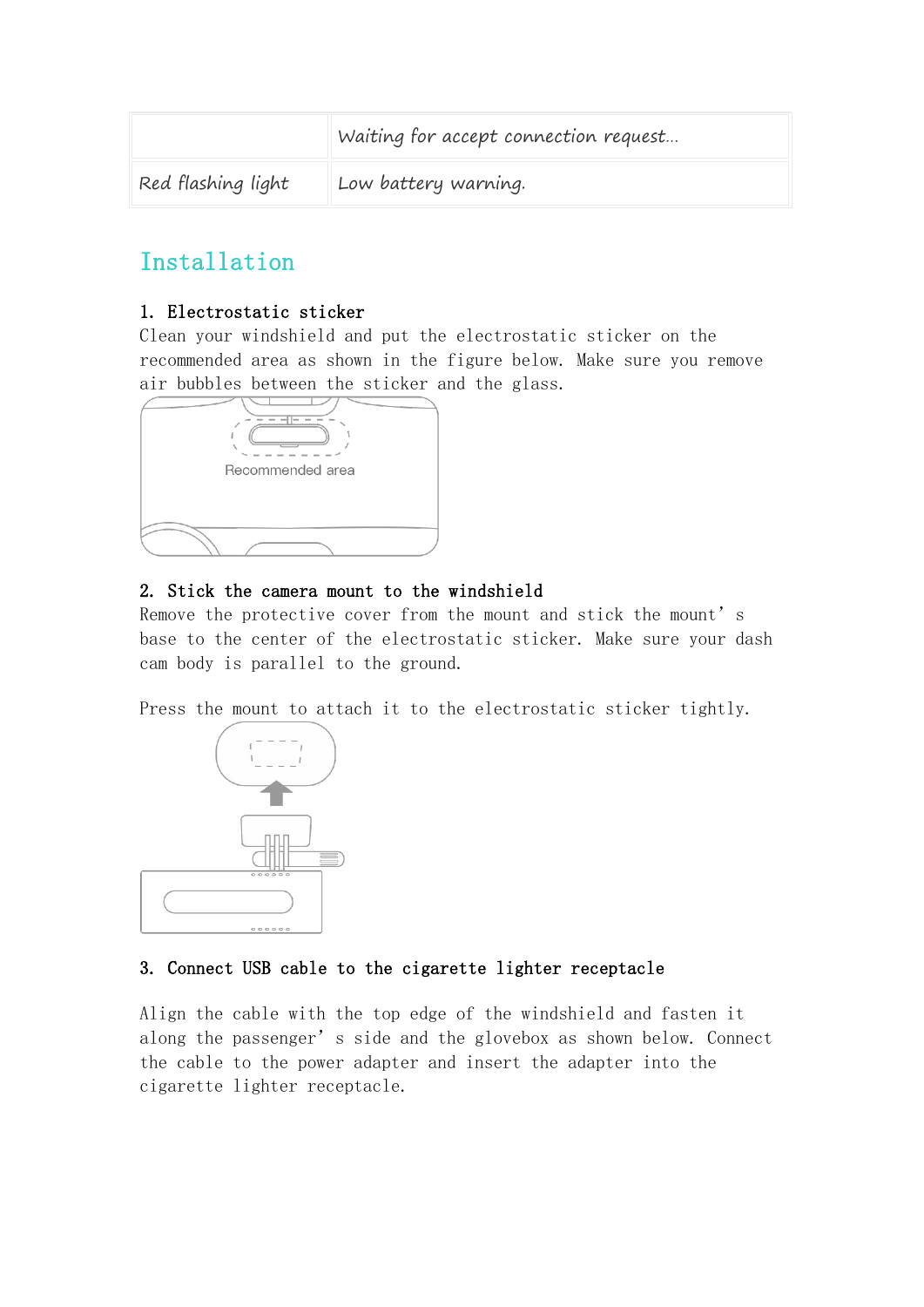

The cigarette lighter receptacle might be positioned differently in your car. The picture is provided for reference only.

# Voice control

70mai dash cam supports voice control. When the dash cam is running, you can control it by following voice commands:

- Take picture: Take a photo.
- Record video: Record an emergency video clip and save separately to event folder.
- Record without sound: Stop recording sound, the video recorded is soundless.
- Record with sound: Start to record sound, including the sound inside the vehicle.
- Turn off Wi-Fi: Turn off Wi-Fi hotspot of the dash cam.
- Turn on Wi-Fi: Turn on Wi-Fi hotspot of the dash cam.

In following situation, the voice control does not work:

- 70mai dash cam app is accessing the device;
- The indicator is flashing.

### Activate the dash cam when first time use

### Power on the dash cam

When the dash cam boots up at first time, you hear voice prompt "70mai boots up, please activate the device by connecting to your cell phone" At this time, the indicator displays blue breathing state.

(If the indicator displays blue but always light on, please press the power key to open Wi-Fi hotspot of the dash cam.)

#### Use app connecting to the dash cam

1. Open 70mai dash cam app, sign in with your account.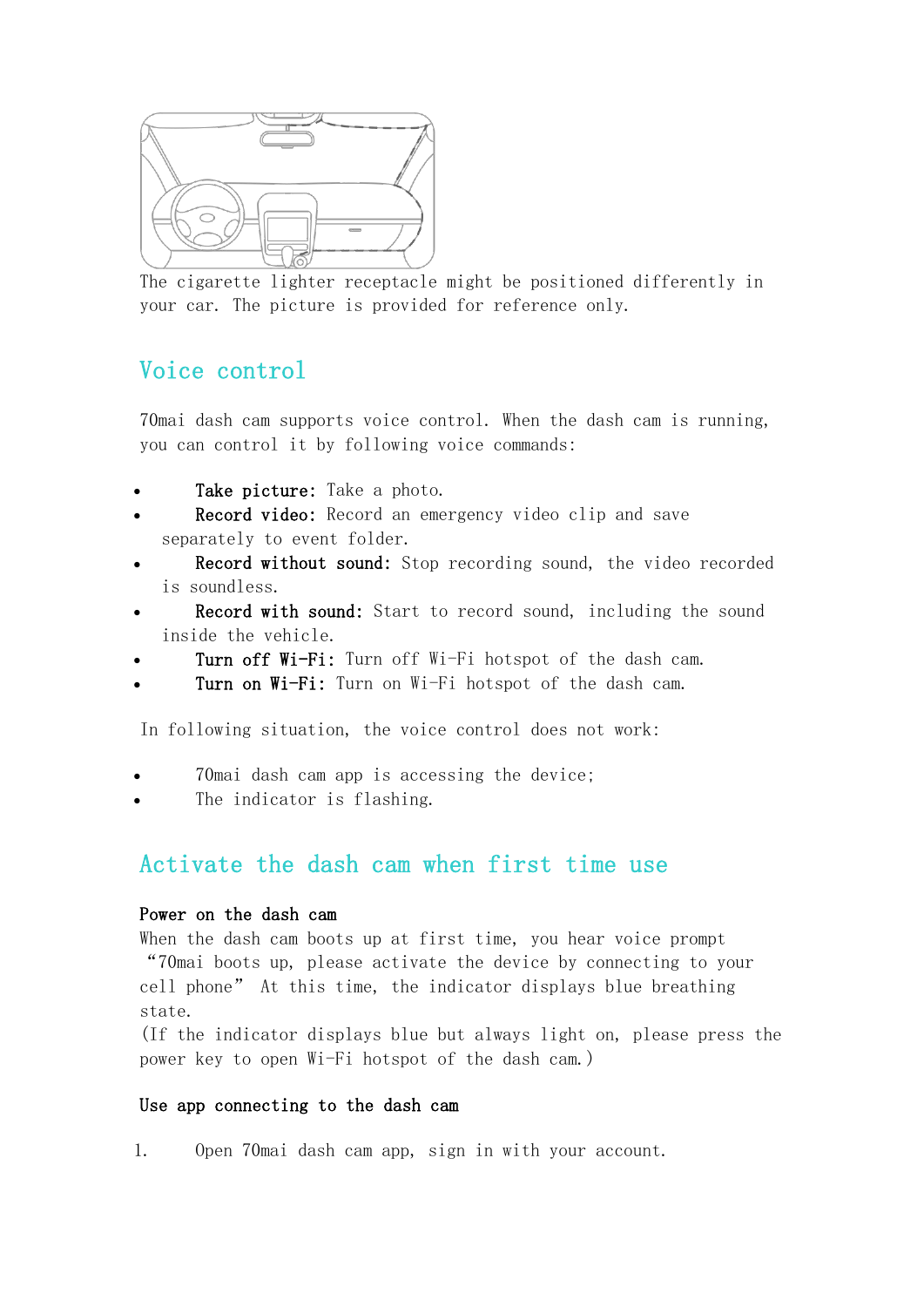- 2. At the homepage of app, click "Add new dash cam" and follow the guide to build connection to your dash cam. The default password of the dash cam is 12345678.
- 3. When you hear prompt "Please click the power key to authorize", press the power key to accept the connection request from your cellphone.
- 4. At first time connected to the dash cam, on the app you will see new user orientation. Please read it carefully to get to know the basic skills of using the dash cam, and to adjust the angle of your dash cam as well.

## App functions

#### HOMEPAGE

#### 1.Device list

If you didn't add any dash cam, the device list is blank. Click "Add new" button or "+" icon on the right side of the titlebar, to add a new dash cam.

If you have added your dash cam, click the device picture to enter the dash cam plug-in page.

If there are more than one dash cams in your device list, you can choose different device by slide the device picture.

#### 2.Check firmware update

If there is new firmware available, a red dot appears on the "Firmware update" button on the bottom of homepage. Click "Firmware update" to check firmware update. If there is new firmware, click "Download" to download update package to your cellphone. When the update package is downloaded, you need to enter the dash cam plug-in page to push the package to your device. If your device has updated to the latest version, you can delete the update package by clicking the "delete" icon on the titlebar of firmware update page.

#### DASH CAM PLUG-IN

Before entering into the plug-in page, you have to connect your cellphone to the Wi-Fi hotspot of the dash cam. When you exit the plug-in page, the connection will be automatically broken.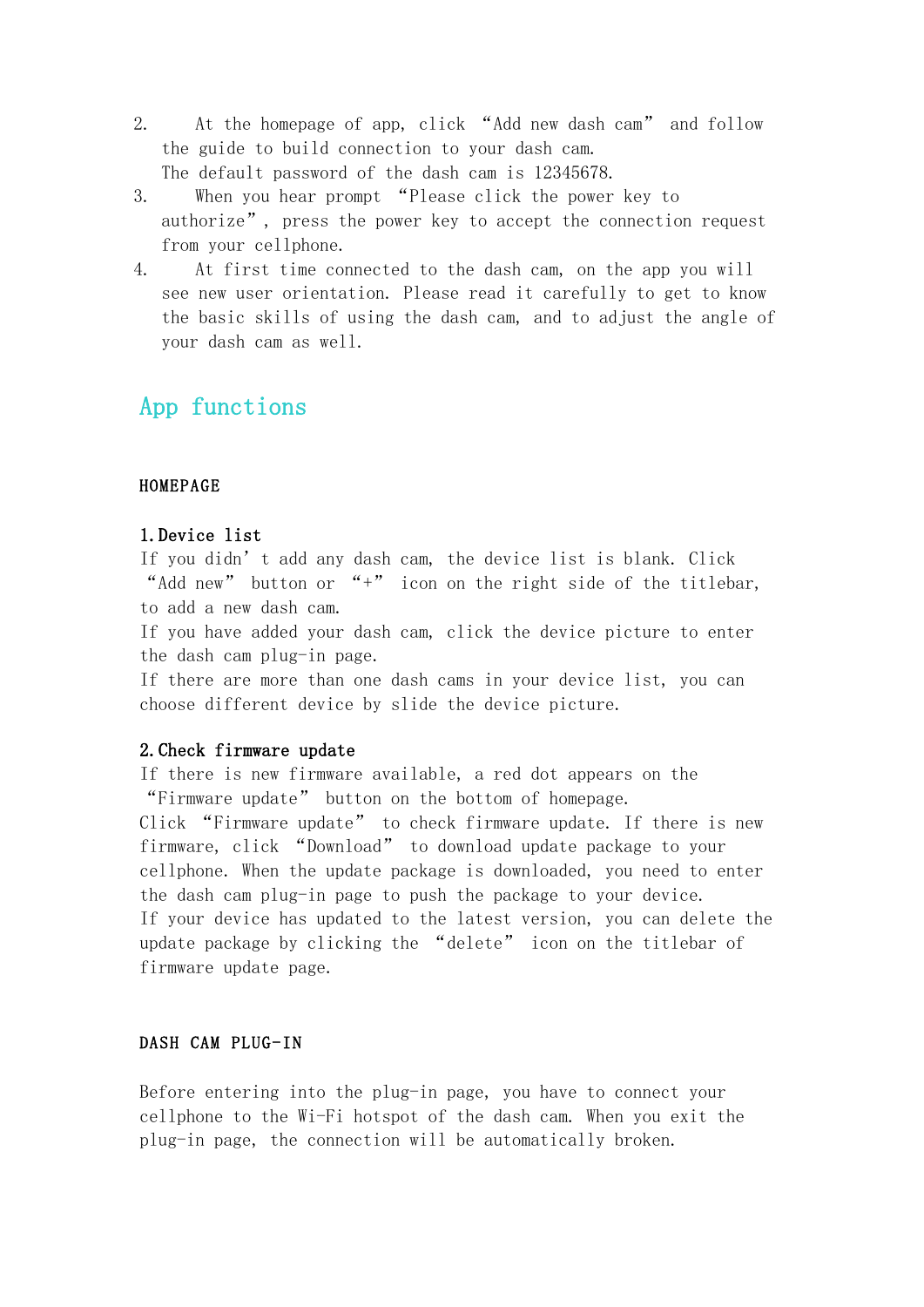### 1.Preview

Get realtime preview from the dash cam. You can switch to full size preview by clicking the "enlarge" icon on the right bottom of the preview.

### 2.Take photo

Click the "take photo" button to take a picture. When you hear a shutter sound and voice prompt "Photo was saved", the photo has been taken and saved in both albums of the dash cam and cellphone.

### 3.View the album of dash cam

At the dash cam plug-in page, click "Album" icon to enter the album of the device. You can find the videos and photos saved in the TF card.

There are three sub-folders in the device album:

- Normal (videos)
- Event (videos)
- Photo

You can play or download the videos and photos when you enter a specific list.

### 4.Modify device settings

You can modify the device settings by 70mai dash cam app. At the dash cam plug-in page, lick "Device settings" icon to enter the settings page.

You can change following device settings here:

| Item                   | Default setting | Description                                                                                                                                                                                           |
|------------------------|-----------------|-------------------------------------------------------------------------------------------------------------------------------------------------------------------------------------------------------|
| Boot up Wi-Fi<br>state | On              | Wi-Fi hotspot state when the<br>device boots up.                                                                                                                                                      |
| Wi-Fi password         | 12345678        | The password of dash cam's<br>Wi-Fi hotspot. When password<br>changed, the connection<br>between cellphone and dash<br>cam will be broken, please<br>rebuild the connection by using<br>new password. |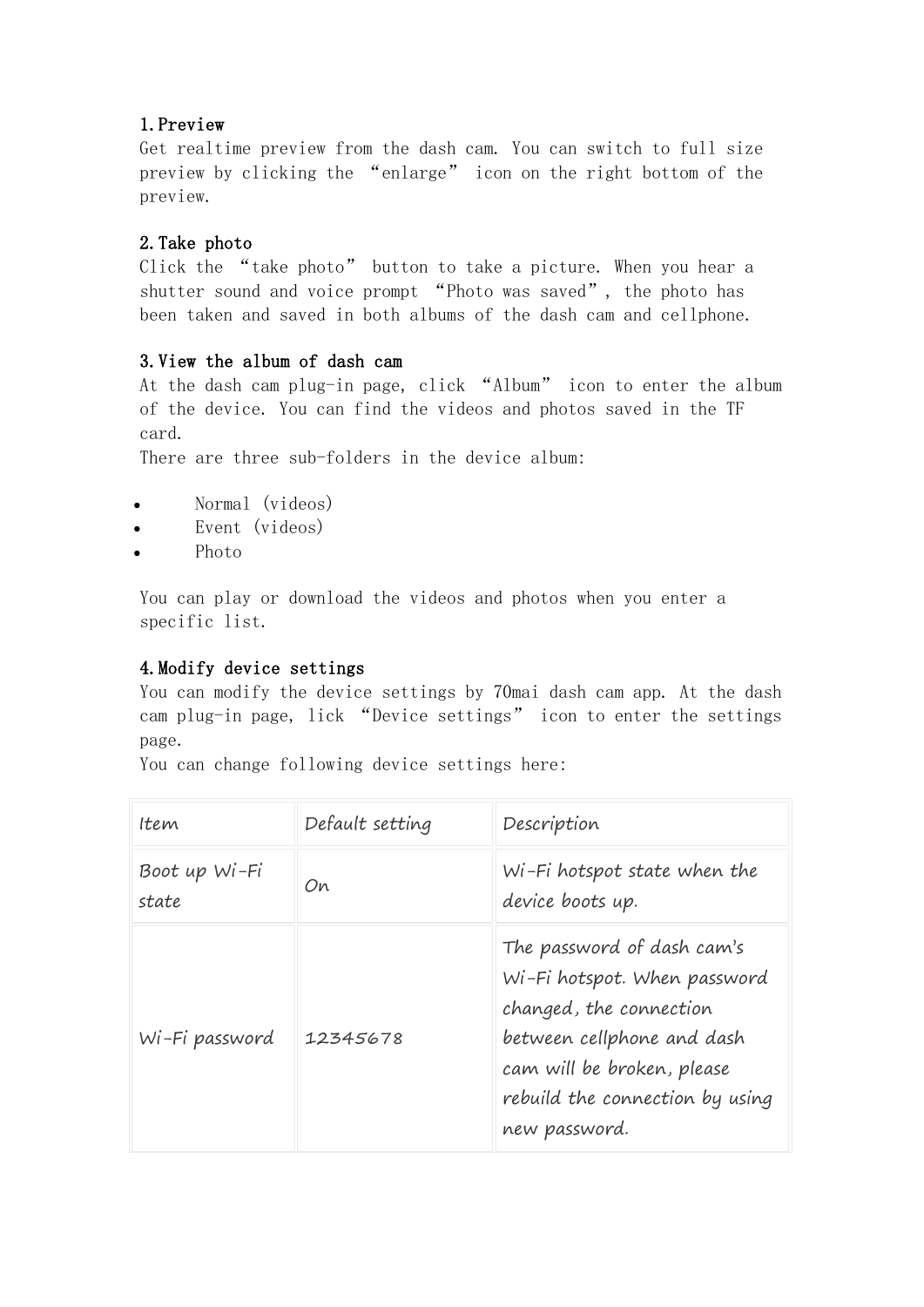| $G$ -sensor                 | Low sensitivity | The sensitivity of $g$ -sensor                                                                                                                                     |
|-----------------------------|-----------------|--------------------------------------------------------------------------------------------------------------------------------------------------------------------|
| Sound recording             | Off             | Sound recording state. If sound<br>recording is on, the sound<br>inside the vehicle will be<br>recorded. All the videos and<br>sound are saved only in TF<br>card. |
| Speaker volume              | Big             | The sound volume of dash cam's<br>speaker.                                                                                                                         |
| System time                 |                 | System time of the dash cam.<br>When 70 mai dash cam app<br>accesses the device, you can<br>sync the cellphone's time to the<br>device.                            |
| Adjust camera               |                 | Adjust the angle of dash cam's<br>camera.                                                                                                                          |
| TF card status              |                 | View the status of TF card and<br>format the TF card.                                                                                                              |
| Restore default<br>settings |                 | Restore all the device settings<br>to default status.                                                                                                              |
| About                       |                 | View the version information of<br>the dash cam.                                                                                                                   |

### 5.Push update package

If you have downloaded the latest firmware package, enter the plug-in page, then click "Push update" icon to push the update package to the dash cam.

If there is no usable update package, the "Push update" icon is disabled.

When the dash cam is receiving update package, the indicator shows blue flashing state, and the recording is stopped.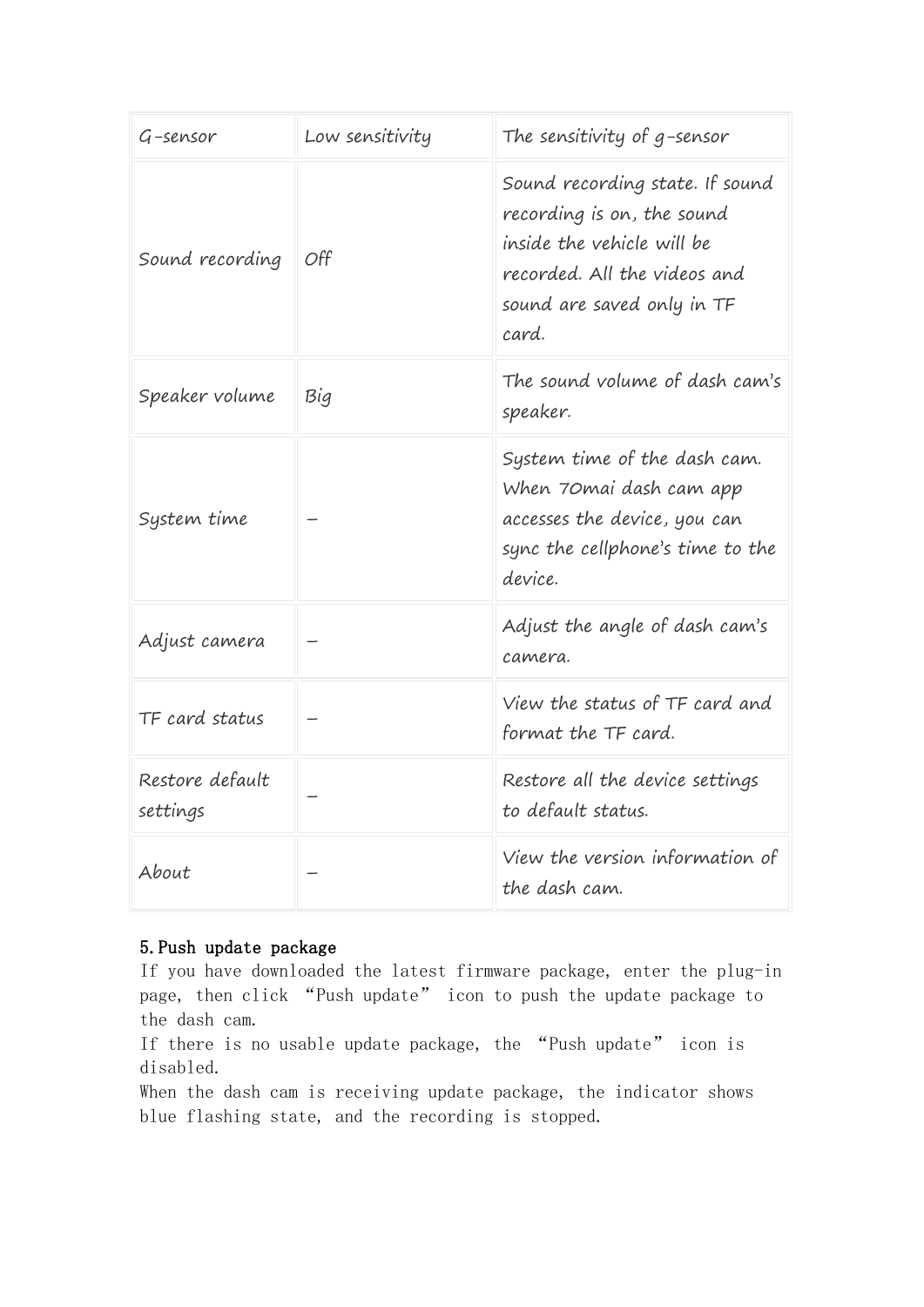#### PERSONAL CENTER

At homepage of the app, click "User" icon on the left top to enter personal center.

### 1.Modify profile

In personal center, you can modify your avatar, nickname, name, and gender.

### 2.Manage your devices

You can also manage your devices here. You can add new device, and delete existing device as well.

#### 3.View app information

You can view the version, user agreement, privacy terms in personal center.

If you have any question about the app and the dash cam, please give us your feedback.

## Video recording

### Normal videos

Video length: 1 minute Recording mode: Loop recording

#### Event videos

Video length: 30 seconds extension to current video Recording mode: Loop recording

#### Photos

Storage capacity: up to 300 photos If the photo storage is used up, you need manually delete old photos to release the space.

## Video storage

### TF card requirement

Your dash cam supports standard TF card with the capacity of 16GB to 64GB and speed at Class 10 or above. Make sure you format your TF card inside the dash cam before using.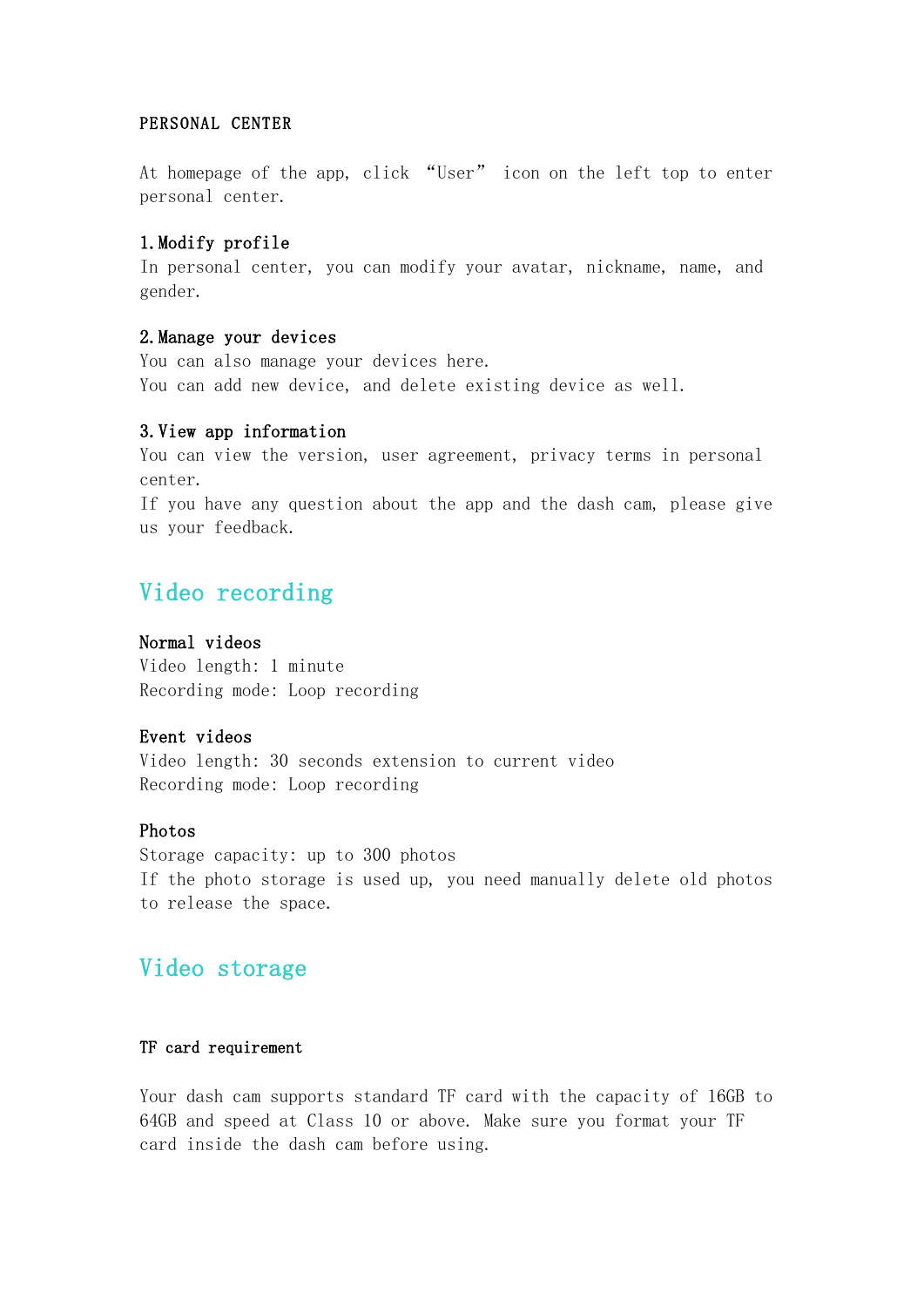Here's the amount of videos the cards with different capacity can store:

| Video type | 16GB                | 32GB                | 64GB                |
|------------|---------------------|---------------------|---------------------|
| Normal     | $\approx$ 1.5 hours | $\approx$ 3 hours   | $\approx$ 6 hours   |
| Event      | $\approx$ 10 videos | $\approx$ 20 videos | $\approx$ 40 videos |
| Photo      | 300 photos          |                     |                     |

All videos are overwritten starting from the older ones when the storage space limit is reached. Make sure you back up the footage to your phone or computer when an accident happens.

TF cards may be damaged during constant recording and wiping videos. In this case, replace the TF card if it is not working.

Make sure you use high-quality TF cards from a known brand. The actual writing speed and capacity of the low-quality TF cards may be lower than declared. Video aren't normally saved to low-quality TF cards. We don't take any responsibility for such cases.

Before using a new TF card, format it inside the dash cam. We strongly recommend you to format your TF card once every 2 weeks; otherwise, your TF card may become too slow.

Do not insert or remove the TF card when your dash cam is working.

### Exceptions of TF card

If the dash cam stops recording because of TF card exception, the indicator displays red. There might be following exception states:

- Capacity of TF card is less than 8GB;
- Class of TF card is smaller than 4;
- TF card was aged;
- TF card became slow in writing speed;
- TF card is unrecognized;
- There are files that are not generated by the device;
- The format of TF card is not correct.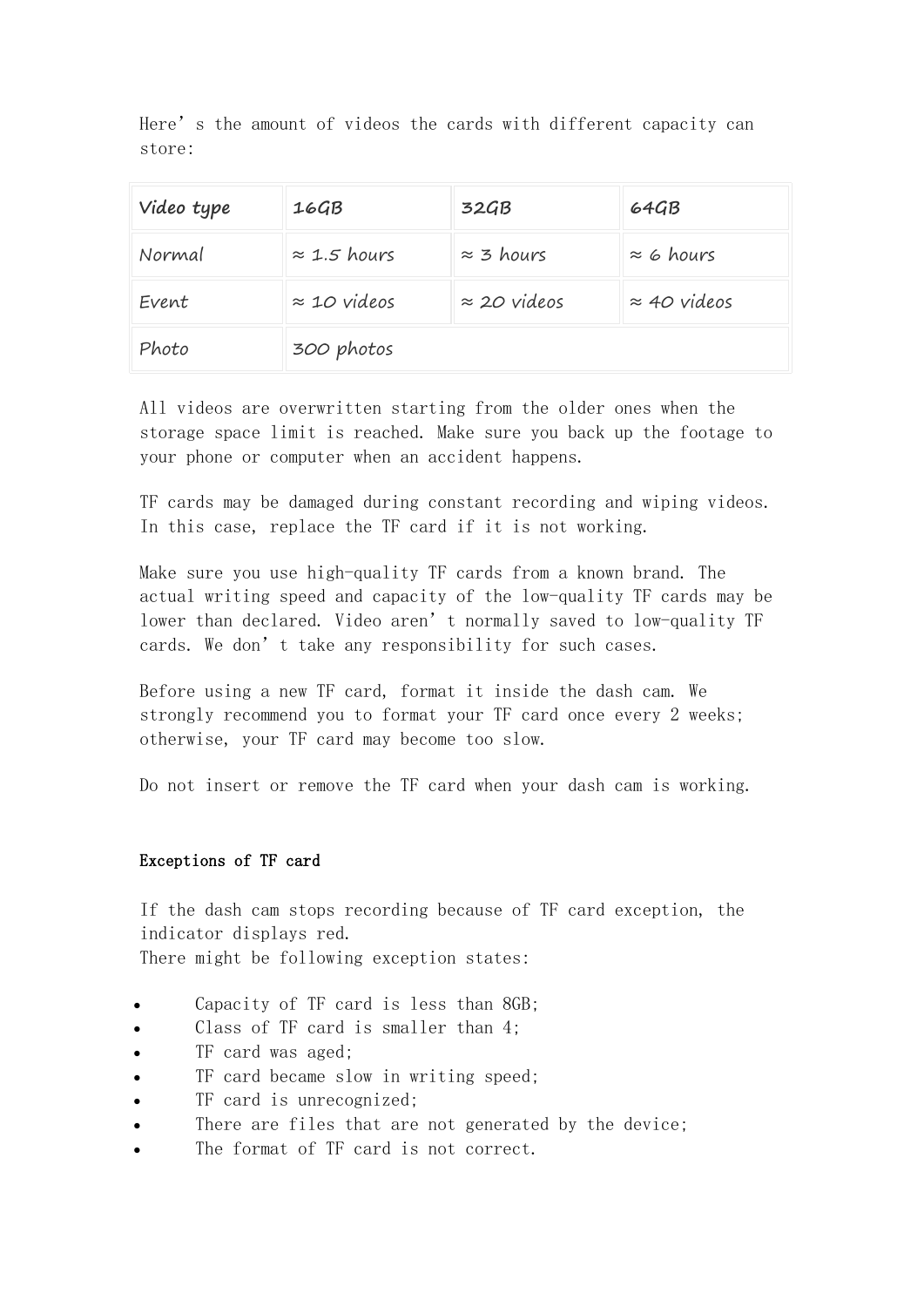### Power source

Your dash cam gets electricity from the cigarette lighter receptacle. Use the original power cable and adapter to keep the input power source steady. We shall not be responsible for any loss or damage caused by using other power sources besides the cigarette lighter receptacle, or using non-original power cables and adapters.

Some vehicles still supply power to the cigarette lighter receptacle after the engine is off. To avoid your car's battery being used up, long press the power button to power off your dash cam or pull out the adapter from the cigarette lighter receptacle. Remember to power the dash cam on when you start your next trip. We shall not be responsible for any loss or damage caused by not powering the dash cam off when you leave the car.

### Battery

The built-in battery of your dash cam is only used for saving the last video file when the external power source is cut off. Do not use the dash cam without the external power source.

Do not remove the built-in battery by yourself.

Stop using the device and contact the after-sales service for help if you encounter any of the following: the battery temperature is too high; the battery is deformed; the battery expands; the battery liquid spills; and any other abnormal cases involving battery.

# Troubleshooting

| Scenario     | Problem                                      | Solutions                                                                                                                                         |
|--------------|----------------------------------------------|---------------------------------------------------------------------------------------------------------------------------------------------------|
| Installation | Electrostatic<br>sticker falls<br>down       | Clean your windshield, attach the<br>electrostatic sticker to the glass, and<br>remove the air bubbles between the<br>sticker and the windshield. |
|              | The adhesive on<br>the mount isn't<br>sticky | Make sure the mount is attached to the<br>center of the electrostatic sticker, not the<br>edge.                                                   |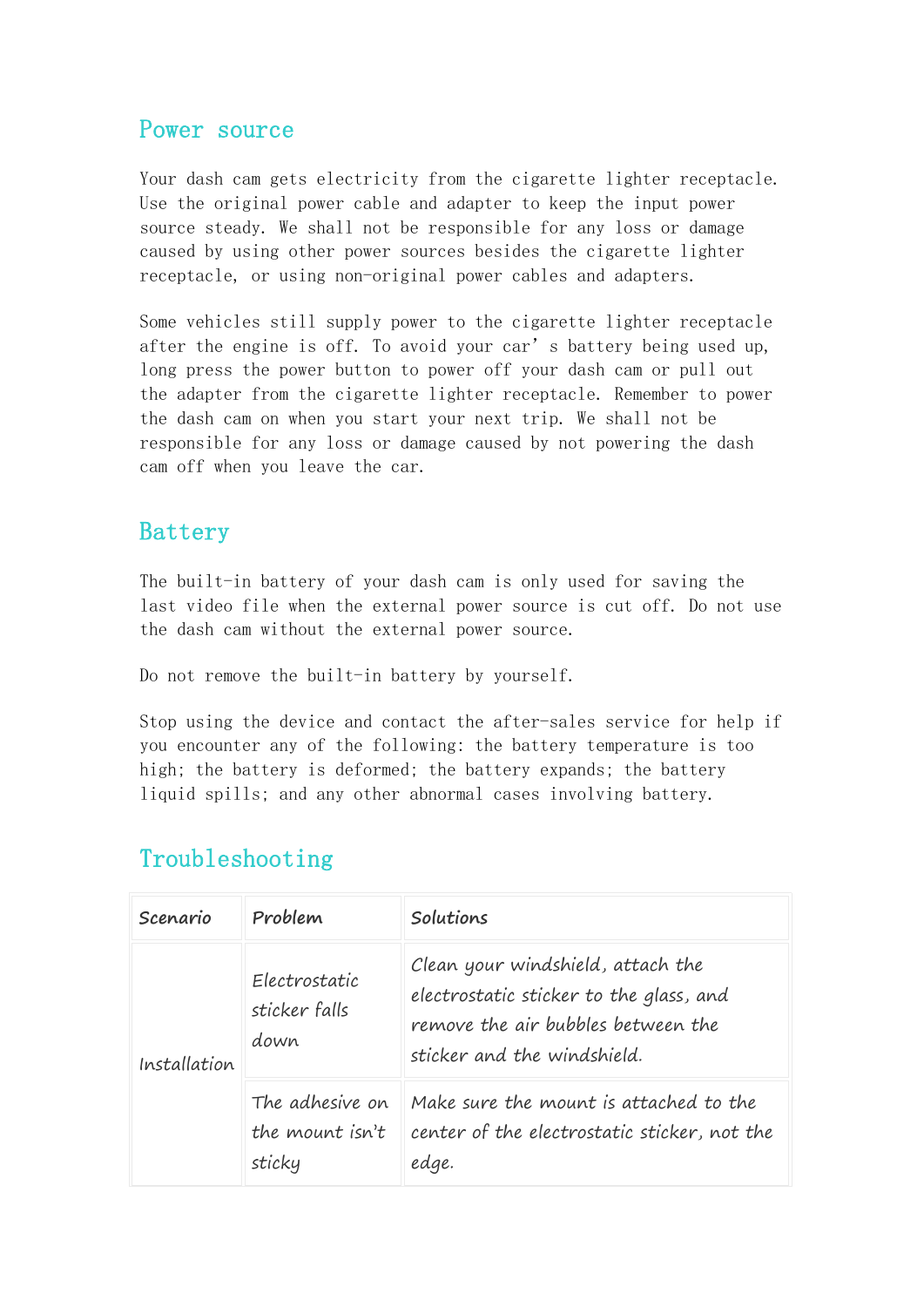| Turning on | Camera doesn't<br>work                                             | Make sure the adapter is inserted tightly<br>in the cigarette lighter receptacle, and the<br>USB cable is connected correctly. Make<br>sure that the car's engine is started and<br>there is power output from the cigarette<br>lighter receptacle. If this doesn't help,<br>poke the Reset button on the bottom of<br>the dash cam by a pin to restart it.                                        |
|------------|--------------------------------------------------------------------|----------------------------------------------------------------------------------------------------------------------------------------------------------------------------------------------------------------------------------------------------------------------------------------------------------------------------------------------------------------------------------------------------|
|            | Camera reboots<br>after it's<br>powered on                         | Make sure you're using the original<br>supplied accessories, pull out the adapter,<br>and then insert again.                                                                                                                                                                                                                                                                                       |
| Working    | Camera doesn't<br>start recording<br>after it's been<br>powered on | You need to activate the dash cam by<br>70 mai dash cam app when you are first<br>time using the device. The device does not<br>record videos if not being activated.<br>If the device does not start recording<br>while already activated, please check if<br>your TF card meets the requirement of<br>the device, and make sure you have<br>formatted the TF card by the device<br>before using. |
|            | Camera stops<br>recording<br>unexpectedly                          | Re-format your card or replace it.                                                                                                                                                                                                                                                                                                                                                                 |
|            | Videos aren't<br>clear                                             | Make sure your windshield is clean and<br>the dash cam's lens isn't covered by an<br>object.                                                                                                                                                                                                                                                                                                       |
|            | Sound isn't<br>recorded                                            | To protect your privacy, sound recording<br>is closed by default. If you want to record<br>the sound, please open sound recording in<br>device settings.                                                                                                                                                                                                                                           |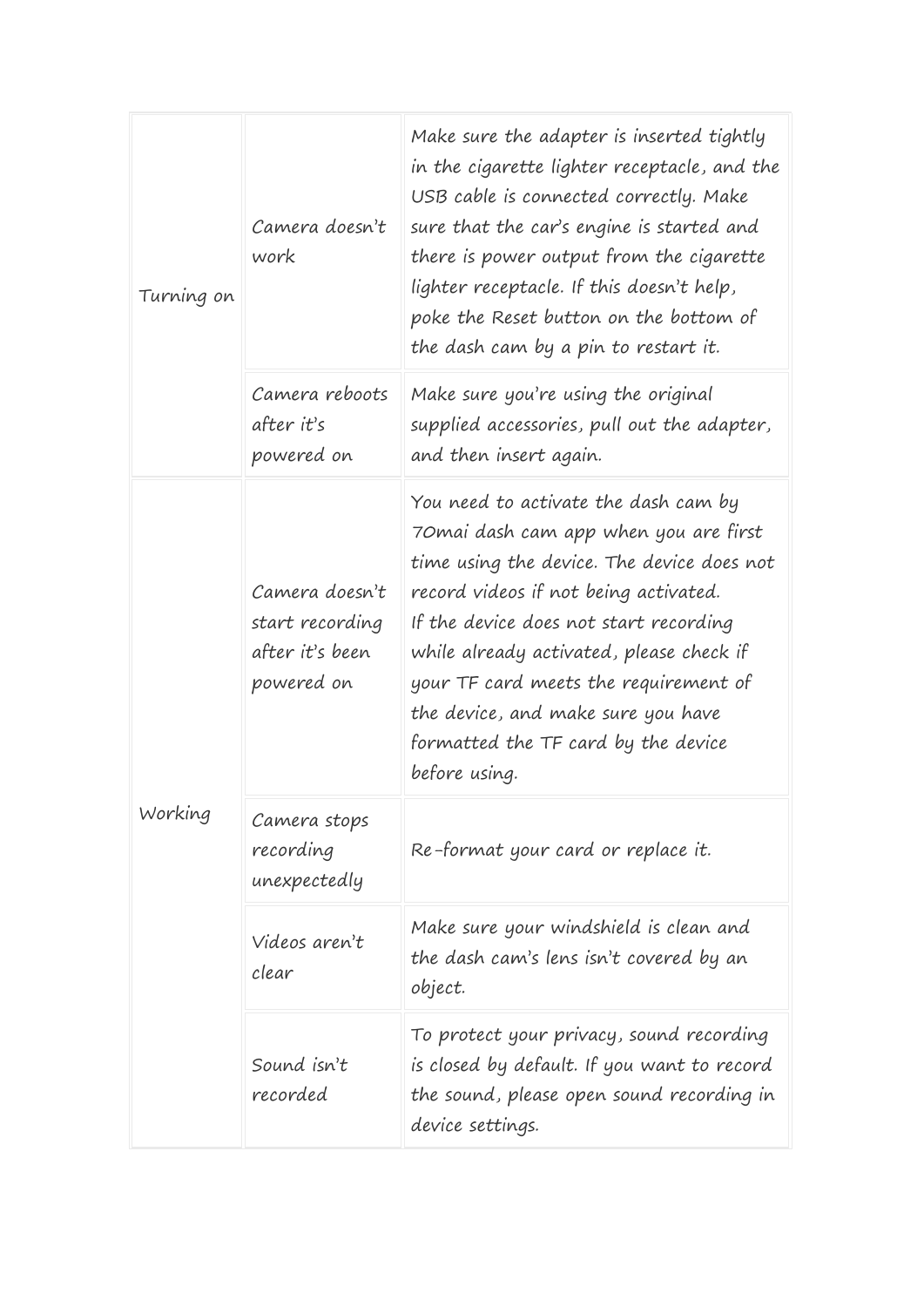|                              | Video files were<br>corrupted | Replace the TF card based on your need.                                                                                                                                                                                                                                                                                                                                       |
|------------------------------|-------------------------------|-------------------------------------------------------------------------------------------------------------------------------------------------------------------------------------------------------------------------------------------------------------------------------------------------------------------------------------------------------------------------------|
|                              | System time<br>not correct    | Please adjust system time on your 70 mai<br>dash cam app after connect your<br>cellphone to the device.                                                                                                                                                                                                                                                                       |
|                              | Device doesn't<br>respond     | Press the Reset button using a pin, or<br>press and hold the Power button to turn<br>the dash cam off, and then turn it on<br>again.                                                                                                                                                                                                                                          |
| Connect to<br>the device     | Authorization<br>failed       | To protect your data, you are asked to<br>press the power key to accept the<br>connection request from the cellphone<br>when you add a new dash cam to your<br>app. Make sure you did the operation.<br>If you had already added the dash cam in<br>the app, but was notified "Authorization<br>failed", please remove the dash cam in<br>"My device" list, then add it back. |
|                              | Can not play<br>video in app  | You might meet compatible probelms.<br>Please submit the brand, type and system<br>version of your cellphone in "Feedback",<br>we will provide update solution to you.                                                                                                                                                                                                        |
| Connecting<br>to<br>computer | Dash cam can't<br>be found    | USB cable provided with the the dash<br>cam can only be used for charging. Use<br>another cable to transfer data to your<br>computer.                                                                                                                                                                                                                                         |

# Safety precautions

1. 70MAI Dash Cam records videos outside of the moving vehicles. It can't protect drivers and passengers from any accidents. We shall not take any responsibility if the user gets involved in any